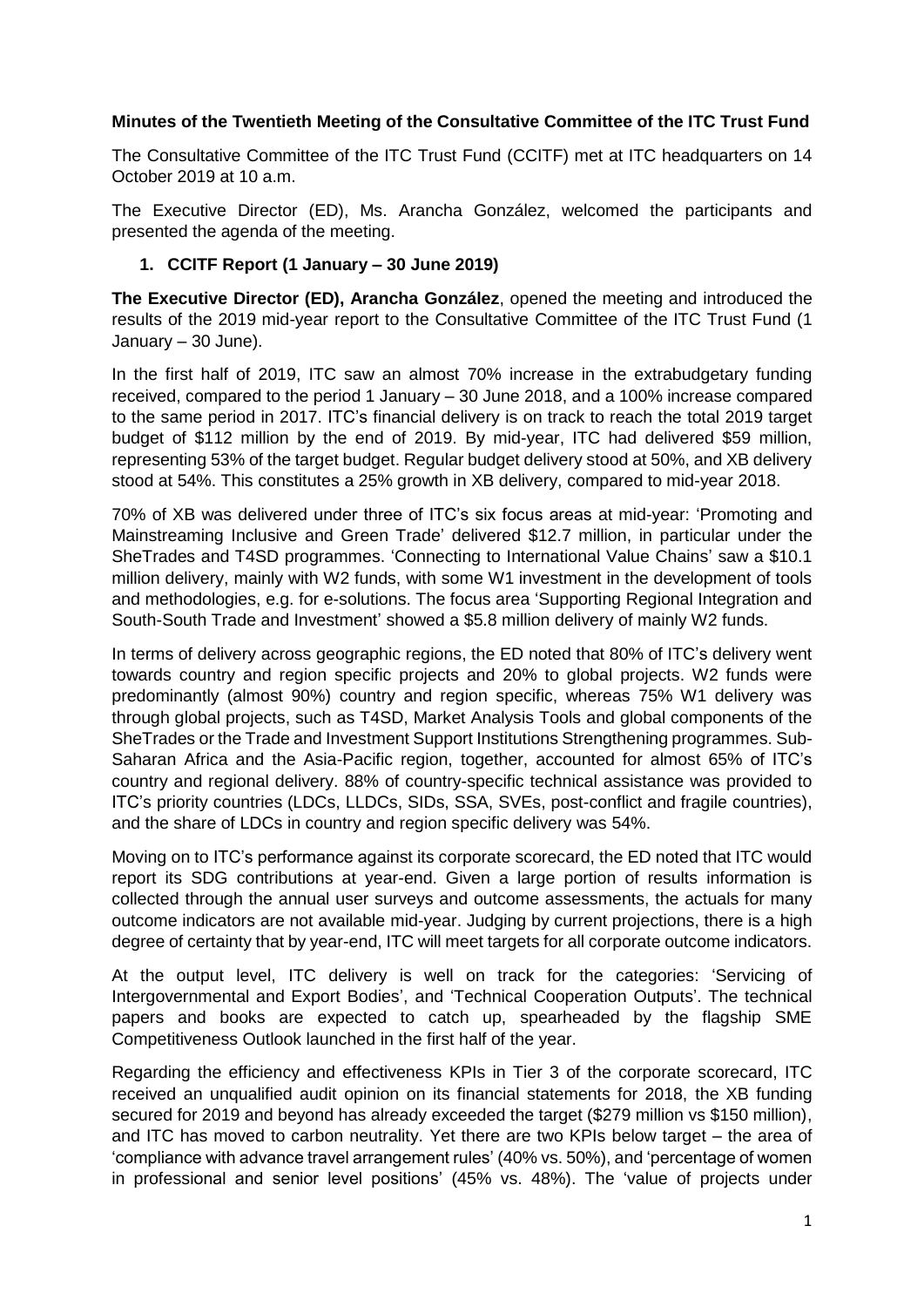development and in discussion with funders' is also below target, but this is the case because ITC finalized the signature of grant agreements earlier than expected, hence the higher than projected value of funding secured.

Regarding progress on reaching the milestones that ITC has promised for 2019, all but two technical assistance milestones are in progress, and two milestones were fully implemented by mid-year – new learning space for SME Trade Academy and the launch of SMECO 2019.

ITC has developed its partnership network with various partners, and many of them are publicized and promoted through stories in ITC publications and website, for example, VISA and Mary Kay. ITC delivery through partners is important for ITC's growth, local ownership, sustainability and multiplier effects, and ITC has developed a solid policy on working with implementing partners.

In the area of operationalization of risk management, ITC has provided staff training to reinforce application of zero-tolerance policies, and is continuously promoting activities within its Talent Development Framework.

# **Comments from members and discussion**

**Hikaru Ouchi, the delegate from Japan** in her capacity as **the donor coordinator**, presented a joint statement on behalf of ITC's donor group. She commenced by indicating that the report captures well the progress made from January up to June 2019, and hoped that ITC would achieve the initial target of \$75 million XB delivery by year-end. She acknowledged the 50% increase in the XB delivery, and that 88% of delivery was given to priority countries.

On corporate scorecard performance, the delegate appreciated that ITC reported good developments at mid-year. Those good developments include increasing women beneficiaries in target C4, share of women-owned enterprises that transacted international business, and share of women participants in training. ITC excelled its Tier 3 outputs, including audit recommendations closed by the Board of Auditors, achievements on CO2 neutrality, and resource mobilisation of \$279 million, and capacity building for staff, including field staff.

To have a better understanding of ITC's work and deepen exchanges between donors and ITC, the delegate put forward several questions. First, the donors would like to know how ITC aligns and coordinates various forms of funding, in particular with the WTO budget, and seeks efficiencies to leverage and best utilize resources. Second, the donors would like ITC to share information on risks and challenges. Third, the donors requested a briefing on ITC's work in contributing to lift and upgrade an entire industry, e.g. agribusiness, IT, to a level of sustainable international competitiveness. They were curious about what obstacles ITC faced and how ITC made a long-term impact on industry. Fourth, the donors would like to have ITC report more on long-term contributions, outcomes and impact, instead of on results strictly attributable to ITC. Fifth, the donors suggested ITC to include gender disaggregated data on all indicators where applicable. The donors would like to hear about ITC's prospects for achieving targets for 2019, especially those that were below target in the mid-year report: (1) advanced travel arrangements, and (2) share of women in professional and senior levels. Lastly, the delegate inquired about ITC's schedule for MC12 in June 2020.

**On behalf of Japan**, the delegate acknowledged that ITC's focus on women and youth was in line with Japan's development priorities. She would like to know how ITC seeks synergies and efficiency with the activities of the WTO and other international organizations.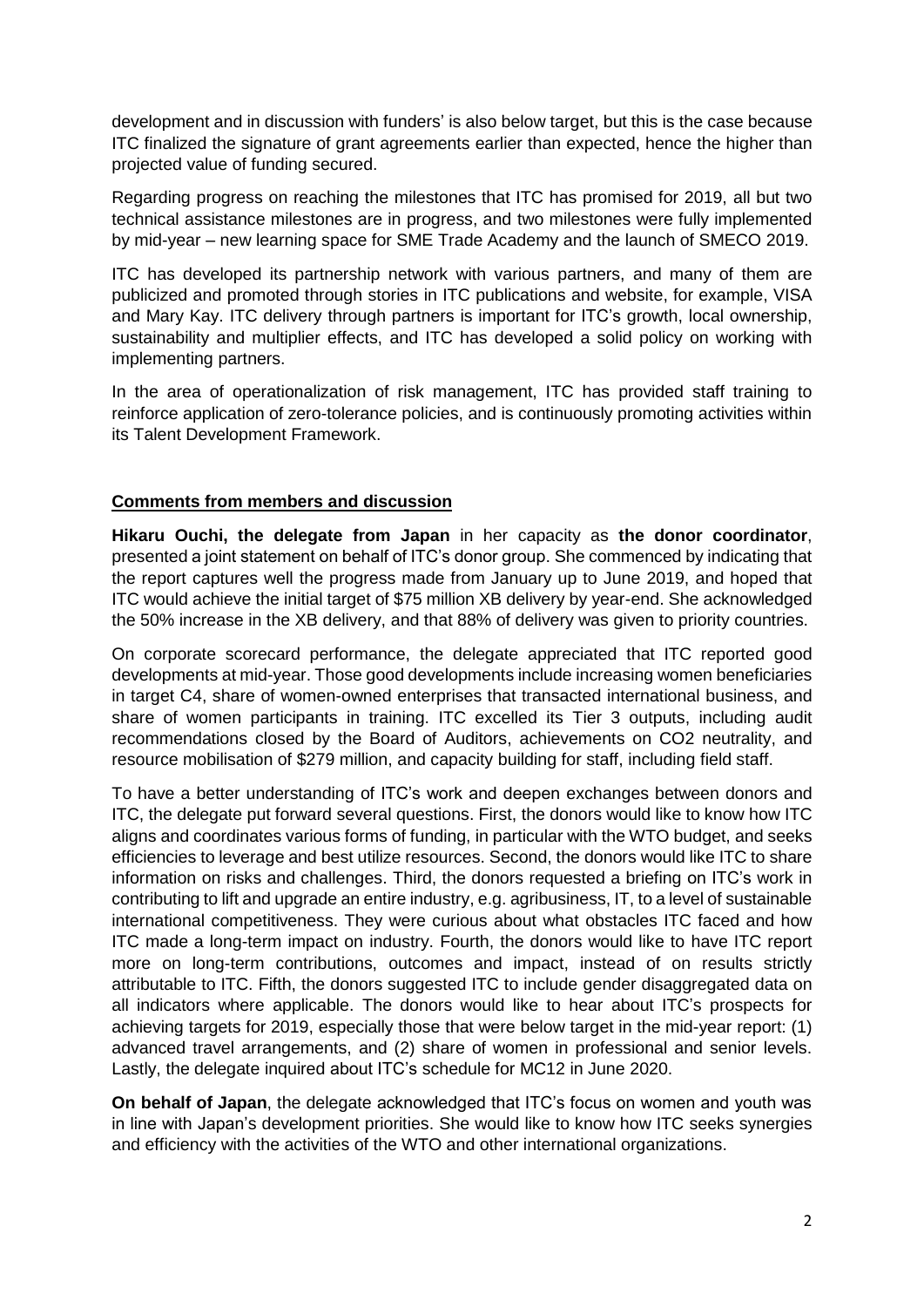**The delegate from Australia** appreciated ITC's achievements. He was keen to know more about how ITC achieved carbon neutrality.

**The delegate from Ireland** expressed his appreciation of ITC's achievements. ITC has a high number of operational projects in priority countries and LDCs, which is in alignment with Irish development priorities. As a W1 donor, Ireland was interested in trade for sustainable development in countries like Kenya, Ghana and Viet Nam. He acknowledged that ITC's corporate website was being upgraded and inquired about the planned completion date. He inquired if ITC's risk management framework could be more comprehensively presented at one the next CCITF meetings.

**The delegate from the UK** congratulated ITC, especially on its internal trainings such as on sexual harassment. He was interested to know more about how ITC managed and monitored risk, and addressed the liquidity crisis of the UN. Last, the delegate inquired if ITC could provide more granularity as to how it captured results reported against its corporate outcome indicators.

**The delegate from the US** wanted to follow up on staff trainings and human resource management at ITC.

**The Executive Director, Arancha González** thanked the delegates for their feedback, took note of the positive receipt on the CCITF report and responded to comments and questions.

The work of ITC is facilitated by regular budget (RB) and extrabudgetary (XB) funding, which includes programme support cost. Regarding how ITC coordinates the various sources of funding, particularly in relation to the WTO and UN budget decisions, ITC has been working continuously with the UN on the RB budget calculations and related adjustments. The RB resources have been diminishing over the last years due to reduction of UN budget allocations. In addition, during the 2018-2019 biennium, the benefits of implementing Umoja (ERP) were realised translating into a reduction in non-post resources of CHF 780,000 in regular budget.

The RB resources of ITC are funded in equal parts by the UN and WTO, which reflects the joint ownership of the two parent organizations. The RB expenditures have two main components – 80% staff costs and 20% running costs. ITC has preserved staff costs and has benefited from efficiencies within the 20% of running costs.

Second, ITC gives funders value for the money they invest in ITC. For example during 2015- 16 biennium, for every RB dollar ITC delivered 1.4 times the value in XB resources. Today, ITC has doubled the ratio of XB resources to RB.

Third, ITC ensures coherence and synergies with WTO and UNCTAD within mainly four areas of work. (1) Global Public Goods, some key examples are the Global Trade Helpdesk, or the collection of non-tariff measures data; (2) Trade Facilitation: WTO ensures that governments ratify the trade facilitation agreement, ITC works with UNCTAD to help governments implement their commitments. There is a consultative mechanism between ITC and UNCTAD to carry out the work in a complementary way. (3) Accession to WTO: WTO leads accession discussion and ITC complements by reaching out to private sector to help them better understand the benefits and prepare them for the accession. Currently, ITC is operating in Ethiopia, South Sudan. (4) Cotton sector: WTO formulates trade policy and coordinates the wider trade community efforts in cotton assistance programmes. ITC translates these policies into action on the ground, and improves value addition in a strategized way, e.g. decontamination of cotton.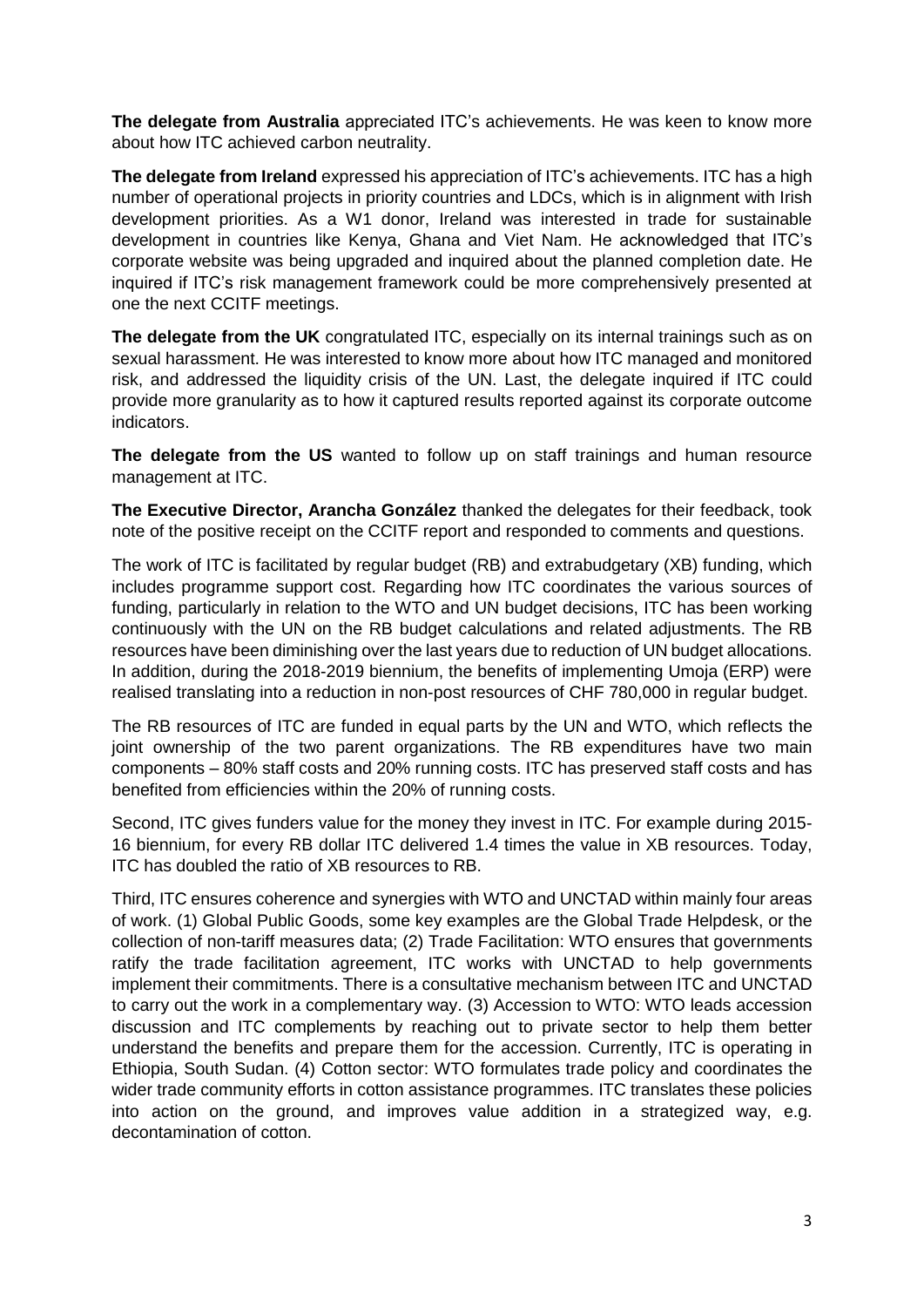Concerning challenges and risk management, ITC's senior management is proactively profiling and managing risks. The ED highlighted two factors; the deterioration of the global trade outlook, and liquidity concerns at the UN. Within the growing economic uncertainty, geopolitical tensions and diminished prospects for international economic cooperation, there is not much ITC can do, other than establish dialogue and improve cooperation. With regard to the UN related cash flow issue, ITC is managing its RB through safeguarding staff costs and managing more effectively. ED confirmed that ITC will organise a dedicated CCITF briefing on risk management in response to CCITF members' interest in the topic.

With regard to ITC's contribution to lifting a whole industry to a level of sustainable international competitiveness, the ED responded indicating that ITC will be presenting its work in the textile and garment and IT value chains as a dedicated agenda item in an upcoming CCITF meeting. Taking a closer look at the transformation of these two sectors helps to see how ITC's work contributes to long-term results and impact. Second, the ED committed to include in the next CCITF agenda a presentation on unpacking results reported against ITC's corporate indicators, i.e. changes in policies, institutions and enterprises that manage to transact business.

Further, on long-term outcome and impact, the ED emphasized that ITC treats RBM as a matter of continuous improvement. The first layer of ITC's corporate scorecard aims to track its contributions to the SDGs that are reported at the end of each year. In addition, ITC's Independent Evaluation Unit will start next year with a systematic follow-up on projects that ended a few years ago, by collecting information and findings on ITC's longer-term and expost impact. One handicap is that W2 project budgets do not allow for evaluation expenses after project closures, thus ITC will have to fund such evaluation activities from W1.

In terms of gender-disaggregated data on all indicators where possible, all outcome indicators are gender-disaggregated, including A1.

On the two KPIs that are below the target in the mid-year report, the ED noted that ITC will keep working on improving its performance. She also pointed out that the performance indicator on travel on advance travel arrangements was not fully aligned with the objective of the indicator – to ensure that travel costs are low. In certain cases, later travel arrangements were more economical. In terms of gender parity in the professional category, ITC is monitoring it and working to ensure that there is a pool of candidates to make the right recruitment decisions.

As for MC 12, ITC so far has been approached to contribute to the business forum and women and trade.

### **2. Mainstreaming of sustainable and inclusive development**

**Anders Aeroe, Director, Division of Enterprises and Institutions**, presented ITC's mainstreaming strategy of sustainable and inclusive development. ITC considers mainstreaming as crucial to contribute to the SDGs, deliver on ITC's vision of good trade, and enable ITC to better respond to beneficiary and funder priorities. ITC approaches mainstreaming of sustainable and inclusive trade by integrating inclusiveness, green growth, and social responsibility objectives into project cycle and related processes. Through inclusiveness measures, ITC addresses gender and youth-related inequalities and increases economic opportunities for women and youth. Through green growth, ITC aims to create mutually supportive relationships between MSMEs and the natural environment, and to realise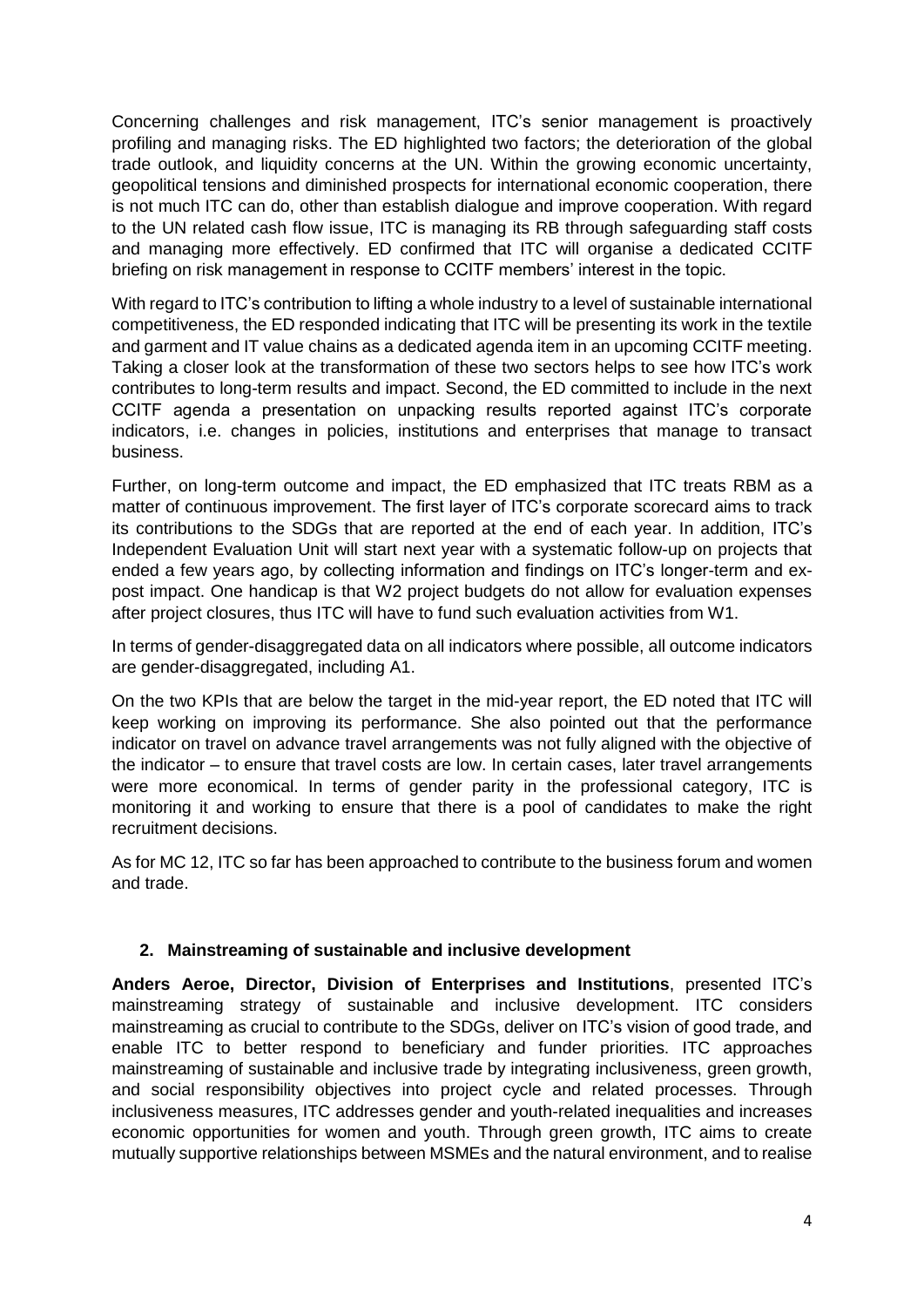green economic opportunities. Through social responsibility measures, ITC respects and promotes the principles of the ILO Declaration on Fundamental Principles and Rights at Work.

**Annegret Brauss, Junior Professional Officer** identified four key elements of mainstreaming at ITC, including a guidebook for project managers, related staff trainings, adjustments to ITC's development markers, as well as monitoring. ITC provides practical guidelines for project managers on how to integrate ITC's mainstreaming objectives into projects. ITC has updated its development marker system providing details on mainstreaming level by area, and further granularity of the level of mainstreaming. In terms of monitoring, the mainstreaming process is in line with the project development process to match requirements. Mainstreaming focal points are in place to support project managers. ITC also provides training to project managers to get familiar with the mainstreaming process and to increase knowledge in each mainstreaming area.

**The delegate from Germany** inquired about the timeframe of implementation of the mainstreaming process.

**Anders Aero** pointed out that the guidelines were launched in the previous week and trainings for project managers started recently. ITC will work on adjusting the development marker system in its project portal with an estimated completion date in Q1 2020.

# **3. New commercial diplomacy guide and blended learning approach**

**Saskia Marx, Business Development Adviser, and Sebastian Rodas, Trade Promotion Officer, Trade and Investment Support Institutions, Division of Enterprises and Institutions**, presented ITC's new Commercial Diplomacy Guide. They highlighted the importance of the evolving nature of commercial diplomacy. Country representatives serve as eyes and ears of a particular country in foreign markets and remain critical for internationalizing national businesses. Given the current trend that 'all diplomacy is commercial', ambassadors have defined commercial outcomes in terms of exports, investments and tourism. Commercial representatives' tasks are changing away from basic desk research to customised solutions and trouble shooting. The opportunities lie in partnering with digital platforms to improve efficiency and outreach, e.g. ITC Global Trade Helpdesk.

ITC developed the Commercial Diplomacy Guide, adopting a blended learning approach, to provide practical advice, checklists and success stories. ITC also offers interactive workshops including practical exercises and case studies. This project is implemented in collaboration with ITC's Market Intelligence team and SME Trade Academy. To date, the publication has reached a high number of downloads, and workshops on Commercial Diplomacy have taken place in Nepal, Madagascar, and Cambodia. Workshops in Iran, Zimbabwe, Ecuador, Guinea, Barbados, and Guatemala are coming up in the near future. The guide, workshops, and elearning courses all are available in English, French and Spanish.

**The delegate from the U.K** agreed that diplomacy skills were needed for trade negotiations. He inquired if ITC had gathered insights from the Geneva country representations to WTO to understand better their needs.

**Sebastian Rodas** pointed out that most of the clients were dealing with trade promotion in their assigned countries and they were not trained for such trade negotiations as within the WTO. He also expressed his interest in hearing other delegates' feedback on the guide.

**The Executive Director, Arancha González** thanked the participants for their valuable comments and observations and reiterated ITC's commitments to include three new items in